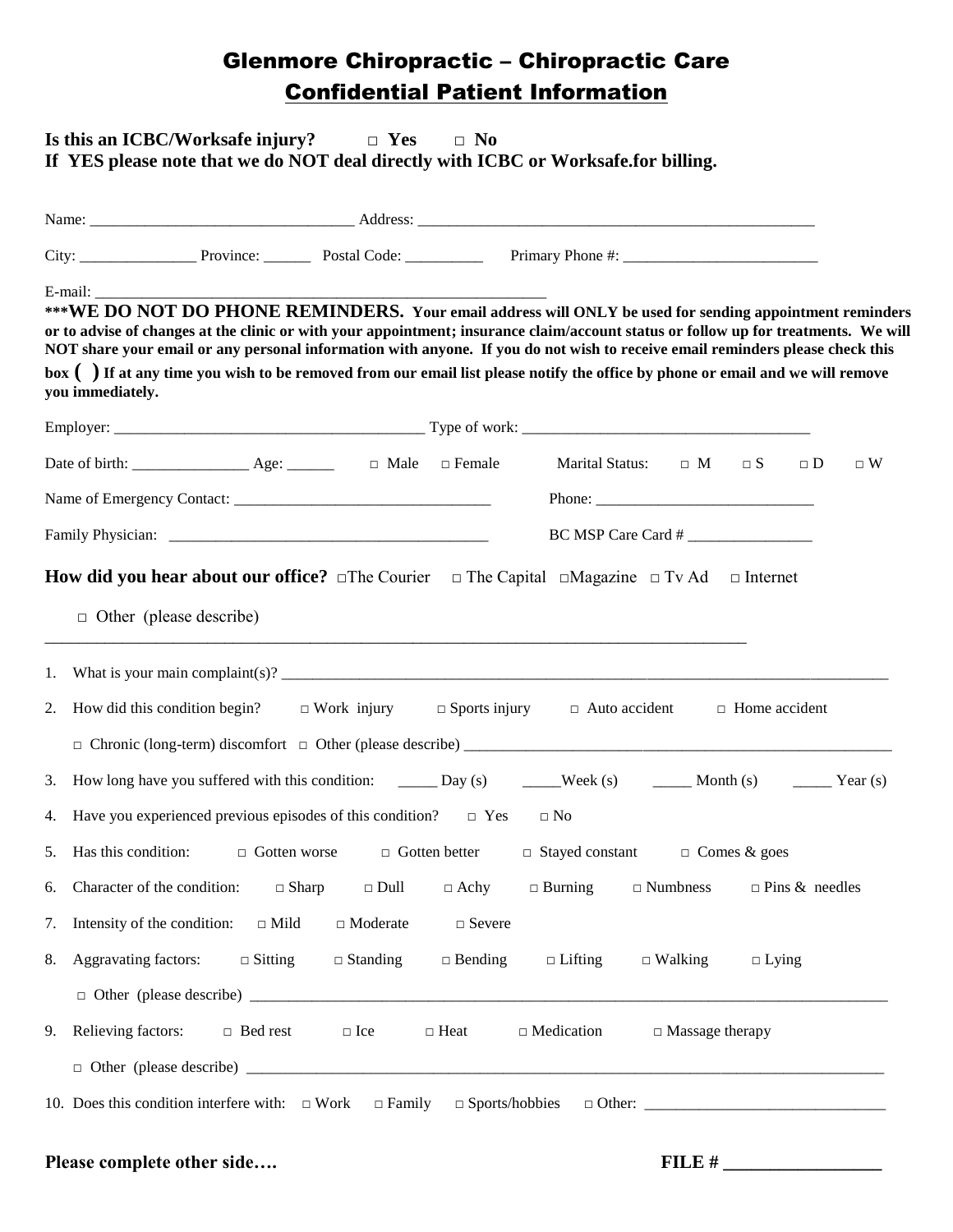| 11. What other types of treatment have you tried:               |            |                                                 | $\Box$ Acupuncture           | $\Box$ Medication | $\Box$ Physiotherapy                                                                                                                                                                                                                                                                                                                                                                                    | $\Box$ Massage Therapy |  |  |  |  |
|-----------------------------------------------------------------|------------|-------------------------------------------------|------------------------------|-------------------|---------------------------------------------------------------------------------------------------------------------------------------------------------------------------------------------------------------------------------------------------------------------------------------------------------------------------------------------------------------------------------------------------------|------------------------|--|--|--|--|
|                                                                 |            |                                                 |                              |                   |                                                                                                                                                                                                                                                                                                                                                                                                         |                        |  |  |  |  |
|                                                                 |            |                                                 |                              |                   |                                                                                                                                                                                                                                                                                                                                                                                                         |                        |  |  |  |  |
| Have you experienced any of the following in the past 6 months: |            |                                                 |                              |                   |                                                                                                                                                                                                                                                                                                                                                                                                         |                        |  |  |  |  |
| $\Box$ Headaches                                                |            |                                                 | $\square$ Sinus problems     |                   | $\Box$ Visual problems                                                                                                                                                                                                                                                                                                                                                                                  |                        |  |  |  |  |
| $\square$ Dizziness                                             |            |                                                 | $\Box$ Allergies / hay fever |                   | $\Box$ Constipation / diarrhea                                                                                                                                                                                                                                                                                                                                                                          |                        |  |  |  |  |
| $\Box$ Numbness/tingling                                        |            |                                                 | $\Box$ Heart problems        |                   | □ Blood Pressure problems                                                                                                                                                                                                                                                                                                                                                                               |                        |  |  |  |  |
| $\Box$ Recurrent colds / flu                                    |            |                                                 | $\Box$ Digestion problems    |                   | $\Box$ Bladder problems                                                                                                                                                                                                                                                                                                                                                                                 |                        |  |  |  |  |
| $\Box$ Hearing problems                                         |            |                                                 | $\Box$ Lung problems         |                   | $\Box$ Low energy / fatigue                                                                                                                                                                                                                                                                                                                                                                             |                        |  |  |  |  |
| $\Box$ Muscle weakness / cramps                                 |            | $\Box$ Thyroid condition                        |                              |                   | $\Box$ Jaw clicking / pain                                                                                                                                                                                                                                                                                                                                                                              |                        |  |  |  |  |
| $\Box$ Coldness in arms / legs<br>$\Box$ Cancer                 |            | $\Box$ Sexual dysfunction<br>$\square$ Diabetes |                              |                   | $\hfill\Box$ Menstrual problems                                                                                                                                                                                                                                                                                                                                                                         |                        |  |  |  |  |
|                                                                 |            |                                                 |                              |                   |                                                                                                                                                                                                                                                                                                                                                                                                         |                        |  |  |  |  |
|                                                                 |            |                                                 |                              |                   |                                                                                                                                                                                                                                                                                                                                                                                                         |                        |  |  |  |  |
|                                                                 |            |                                                 |                              |                   |                                                                                                                                                                                                                                                                                                                                                                                                         |                        |  |  |  |  |
| Are you pregnant?                                               | $\Box$ Yes | $\Box$ No                                       | $\Box$ Unsure                |                   |                                                                                                                                                                                                                                                                                                                                                                                                         |                        |  |  |  |  |
| Any past surgeries:<br>$\Box$ Yes                               |            | $\Box$ No                                       |                              |                   |                                                                                                                                                                                                                                                                                                                                                                                                         |                        |  |  |  |  |
| Any major accidents or falls?<br>$\Box$ Yes                     |            |                                                 |                              |                   |                                                                                                                                                                                                                                                                                                                                                                                                         |                        |  |  |  |  |
| Any auto accidents?<br>$\Box$ Yes                               |            | $\Box$ No                                       |                              |                   | If Yes, when $\frac{1}{\sqrt{1-\frac{1}{2}}\sqrt{1-\frac{1}{2}}\sqrt{1-\frac{1}{2}}\sqrt{1-\frac{1}{2}}\sqrt{1-\frac{1}{2}}\sqrt{1-\frac{1}{2}}\sqrt{1-\frac{1}{2}}\sqrt{1-\frac{1}{2}}\sqrt{1-\frac{1}{2}}\sqrt{1-\frac{1}{2}}\sqrt{1-\frac{1}{2}}\sqrt{1-\frac{1}{2}}\sqrt{1-\frac{1}{2}}\sqrt{1-\frac{1}{2}}\sqrt{1-\frac{1}{2}}\sqrt{1-\frac{1}{2}}\sqrt{1-\frac{1}{2}}\sqrt{1-\frac{1}{2}}\sqrt{1$ |                        |  |  |  |  |
|                                                                 |            |                                                 |                              |                   |                                                                                                                                                                                                                                                                                                                                                                                                         |                        |  |  |  |  |

### Informed Consent to Chiropractic Treatment ••••••••

*Please review and sign the attached consent for treatment in front of the doctorat your first appointment. For direct billing information please see receptionist. Payments for treatments are non-refundable.*

### *Thank you.*

### RELIEF CARE

Relief Care is that care necessary to get rid of your symptoms or pain, but not the cause of it. It is the same as drying a floor that was getting wet from a leak, but not fixing the leak.

### CORRECTIVE CARE

Corrective care differs from relief care in that its goal is to get rid of the symptoms or pain while correcting the cause of the problem. Corrective care varies in length of time, but is more lasting.

# *NOTES:*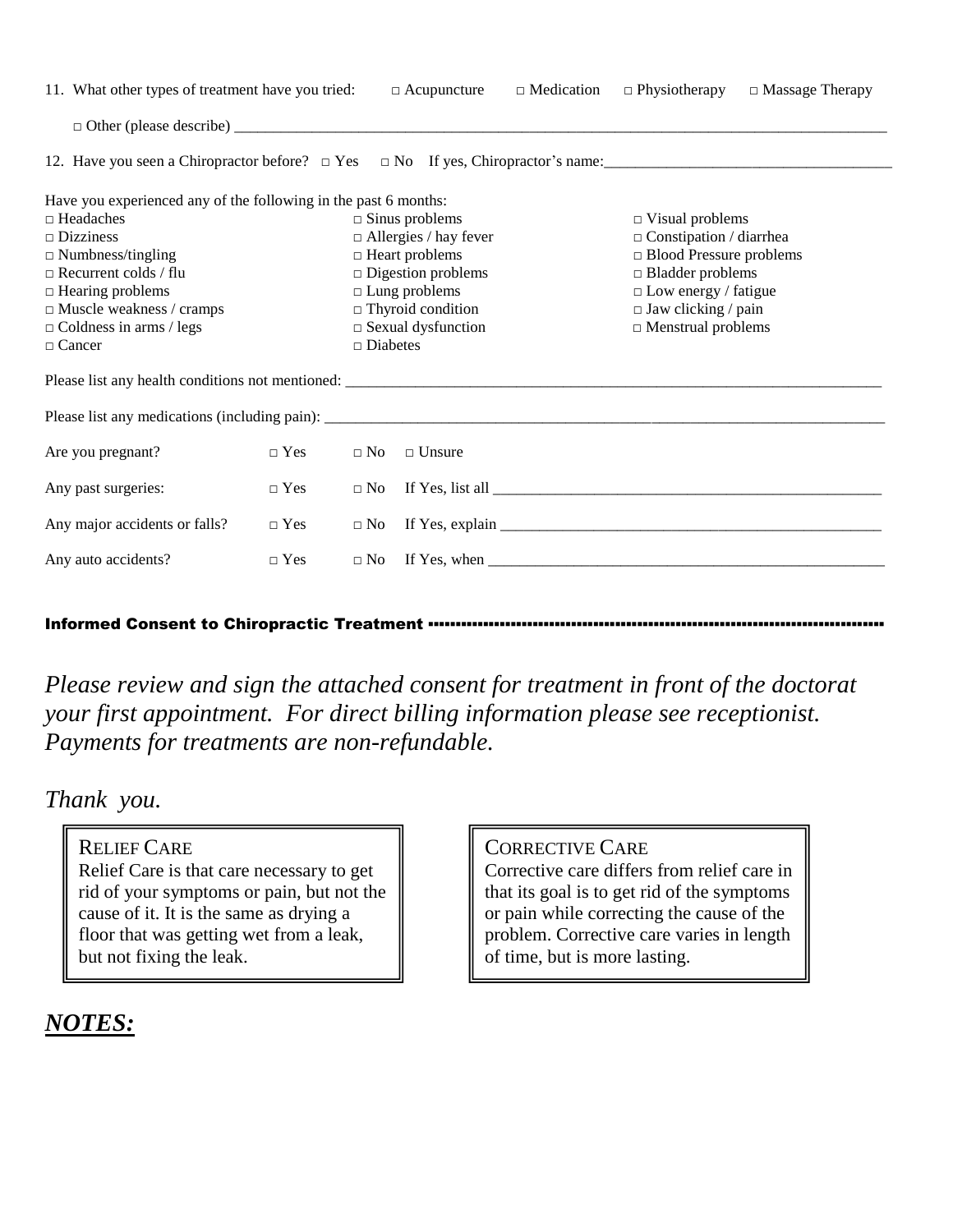# **CONSENT TO CHIROPRACTIC TREATMENT**

It is important for you to consider the benefits, risks and alternatives to the treatment options offered by your chiropractor and to make an informed decision about proceeding with treatment.

Chiropractic treatment includes adjustment, manipulation and mobilization of the spine and other joints of the body, soft-tissue techniques such as massage, and other forms of therapy including, but not limited to, electrical or light therapy and exercise.

### **Benefits**

Chiropractic treatment has been demonstrated to be effective for complaints of the neck, back and other areas of the body caused by nerves, muscles, joints and related tissues. Treatment by your chiropractor can relieve pain, including headache, altered sensation, muscle stiffness and spasm. It can also increase mobility, improve function, and reduce or eliminate the need for drugs or surgery.

### **Risks**

The risks associated with chiropractic treatment vary according to each patient's condition as well as the location and type of treatment.

The risks include:

● **Temporary worsening of symptoms** – Usually, any increase in pre-existing symptoms of pain or stiffness will last only a few hours to a few days.

● **Skin irritation or burn** – Skin irritation or a burn may occur in association with the use of some types of electrical or light therapy. Skin irritation should resolve quickly. A burn may leave a permanent scar.

● **Sprain or strain** – Typically, a muscle or ligament sprain or strain will resolve itself within a few days or weeks with some rest, protection of the area affected and other minor care.

● **Rib fracture** – While a rib fracture is painful and can limit your activity for a period of time, it will generally heal on its own over a period of several weeks without further treatment or surgical intervention.

● **Injury or aggravation of a disc** – Over the course of a lifetime, spinal discs may degenerate or become damaged. A disc can degenerate with aging, while disc damage can occur with common daily activities such as bending or lifting. Patients who already have a degenerated or damaged disc may or may not have symptoms. They may not know they have a problem with a disc. They also may not know their disc condition is worsening because they only experience back or neck problems once in a while. Chiropractic treatment should not damage a disc that is not already degenerated or damaged, but if there is a pre-existing disc condition, chiropractic treatment, like many common daily activities, may aggravate the disc condition.

The consequences of disc injury or aggravating a pre-existing disc condition will vary with each patient. In the most severe cases, patient symptoms may include impaired back or neck mobility, radiating pain and numbness into the legs or arms, impaired bowel or bladder function, or impaired leg or arm function. Surgery may be needed.